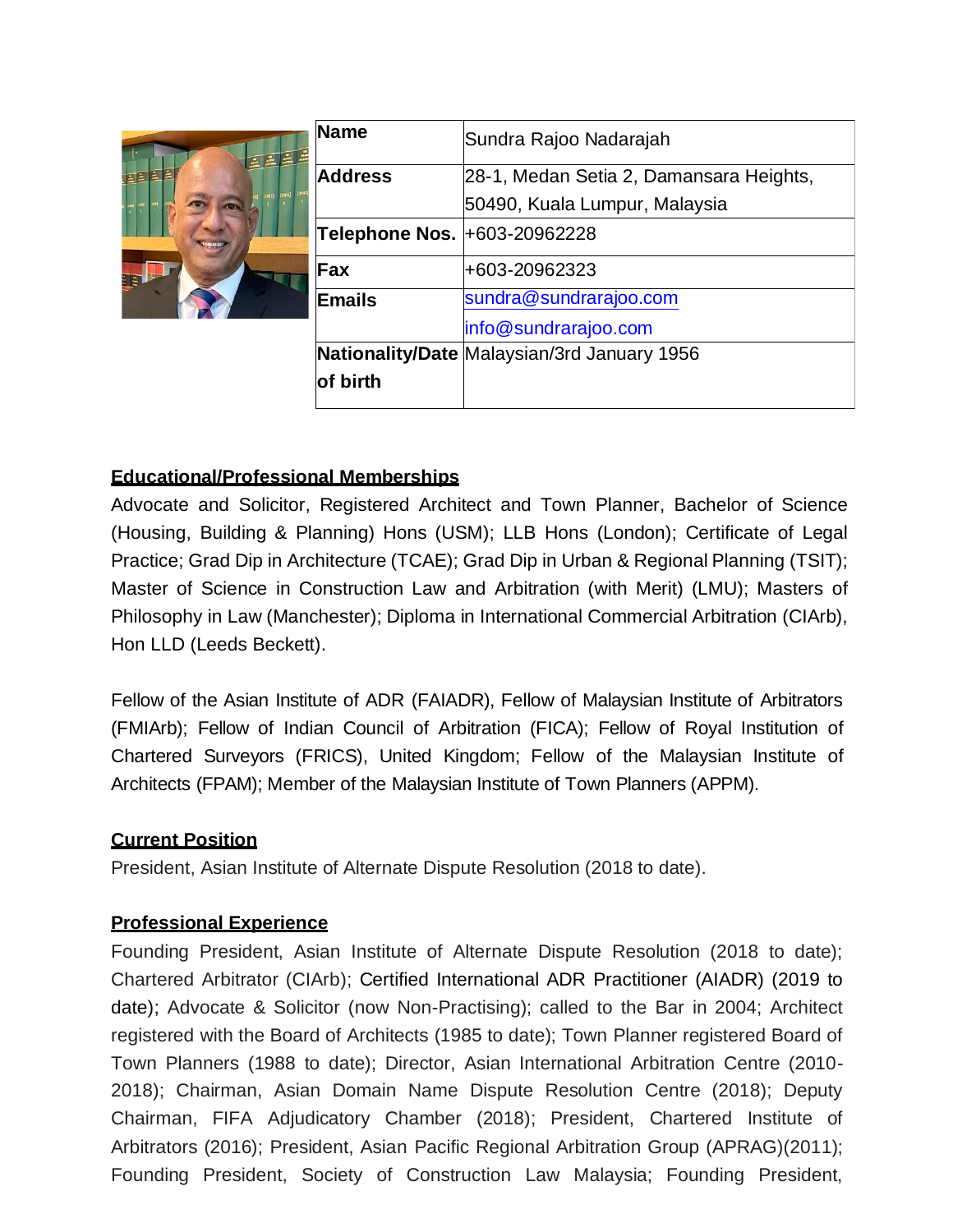Malaysian Society of Adjudicators; Founding President, Sports Law Association of Malaysia; Deputy-President of the Malaysian Institute of Arbitrators (1999-2002). Council Member of the Malaysian Institute of Architects for the years 1990-1992,1993-2001 and 2017 to 2018.

KLRCA was founded in 1978 hosted in Malaysia under the auspices of the Asian African Legal Consultative Organisation (AALCO). It was a somewhat dead and under-utilised institution for over 30 years until Datuk Professor Sundra Rajoo took over in March 2010. The Centre was turn around to become one of the most dynamic and sought after venues with massive increases in the number of arbitrations as well as adjudications as can be seen in alternate dispute resolution case references from a mere 22 arbitration cases in 2010, 52 arbitration cases in 2011, 135 arbitration cases in 2012 (118 domestic and 17 international proceedings), 156 arbitration cases in 2013 (128 domestic and 28 international proceedings), 282 arbitration cases in 2014 (221 domestic and 61 international proceedings), 103 arbitration cases in 2015, 62 arbitration cases, 12 domain disputes including 8 international cases, 5 domestic mediations in 2016, 126 arbitration cases (109 domestic and 17 international), 6 domain disputes with 2 international cases as well as 2 administered mediations, one of which was international in 2017. The outstanding growth in adjudication cases under the Construction Industry Payment and Adjudication Act 2012 started in 2015 with 84 cases, 207 cases in 2016, 765 cases between 16th April 2017 to 15th April 2018, 764 cases between 16th April 2018 to 15th April 2019.

KLRCA/AIAC developmental and capacity building programmes were planned for the short, medium and long term with enough programmes set out for each year. The total number of persons who have attended its events since 2010 is in excess of 16,000. By 2017, it was organising about 50 events a year. Under his leadership, KLRCA pioneered I-Arbitration Rules in 2012 which won the Global Arbitration Award for innovation, fast track arbitration rules, meditation rules, updated arbitration rules, the latest one being 2018 rules.

As Director, he also set up from scratch the statutory adjudication scheme under the Construction Industry Payment and Adjudication Act 2012 including adjudicator certificate and accreditation programme. New ventures like sports arbitration, maritime arbitration, domain name arbitration, investor state arbitrations were at various stages of development and being readied to come on stream. AIAC moved into dispute avoidance by offering the first standard form building contracts, a first for an arbitration institution. A special website allowed free editable downloads of the contracts anywhere in the world.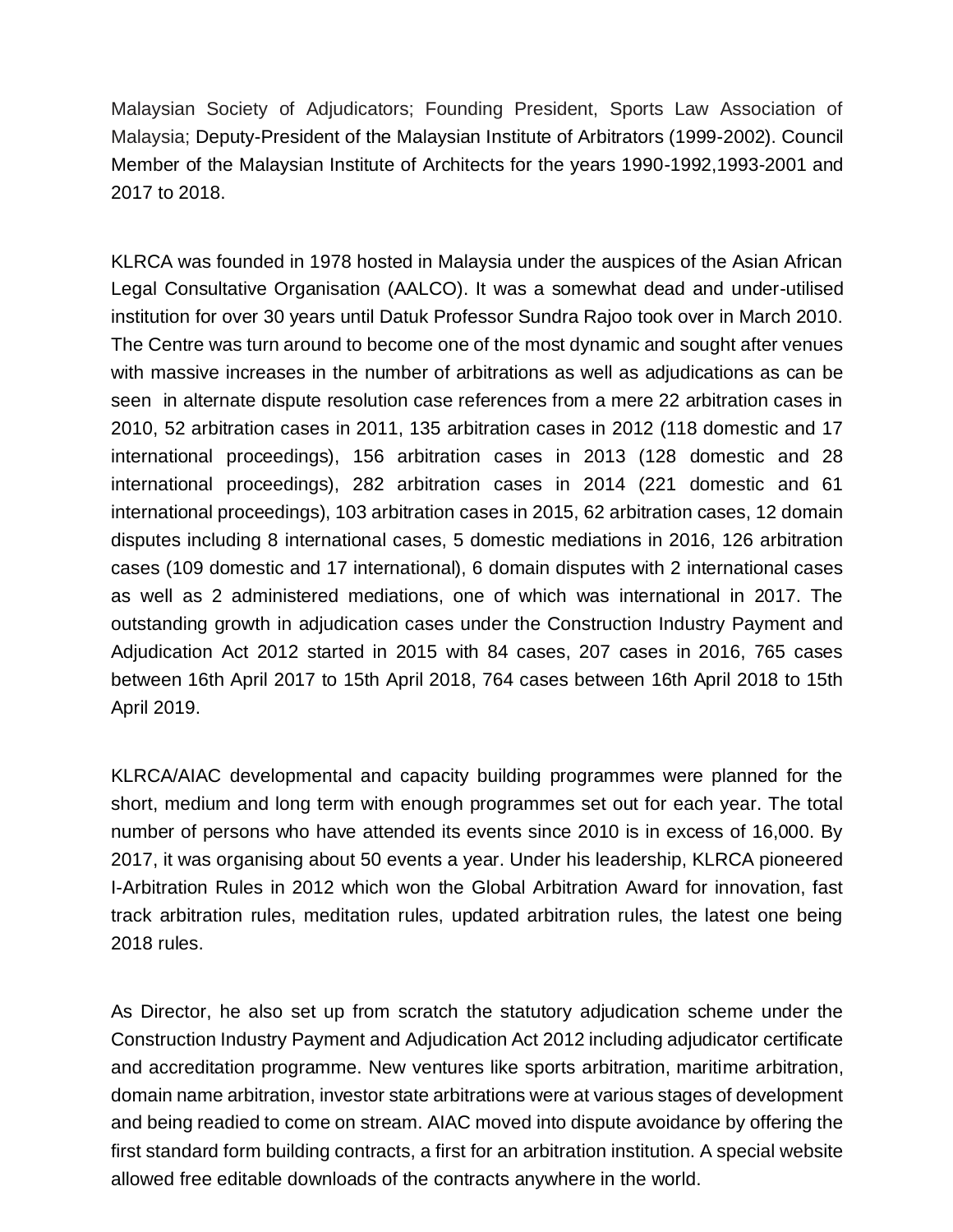KLRCA was during his tenure rebranded to AIAC in 2018.

He is member of the Advisory Committee of the International Commercial Dispute Prevention and Settlement Organisation (ICDPASO), a new International Organisation founded by 28 Organizations from 14 countries led by China in September 2020 for the prevention and resolution of disputes along the Belt and Road Initiative. He is a member of the Expert Advisory Committee of the International Dispute Prevention and Settlement, Beijing Institute of Technology for 2019 to 2022. He is also a member of the International Commercial Expert Committee of the International Commercial Court of the Supreme People's Court of China. He is Director of IWHAAM, a startup ADR Centre in the Bahamas and an Advisory Board Member of the Jamaican International Arbitration Centre.

He is empaneled on the eBRAM's Panels of Arbitrators and APEC Neutrals. He also on the arbitration panels of the Hong Kong International Arbitration Centre, Singapore International Arbitration Centre (SIAC), Vienna International Arbitration Centre (VIAC), Chinese International Economic Trade and Arbitration Commission (CIETAC), Beijing Arbitration Commission, Shanghai Arbitration Commission (SHAC), Beijing Arbitration Commission; Korean Commercial Arbitration Board (KCAB), BANI, Tehran Regional Arbitration Centre (TRAC); Dubai International Arbitration Centre (DIAC), Kigali International Arbitration Centre, Rwanda, Asian International Arbitration Centre (AIAC) (formerly known as Kuala Lumpur Regional Centre for Arbitration (KLRCA)), etc. He has completed a number of ICC arbitrations as chair, co-arbitrator and sole arbitrator.

Past Approved Course Director of the Diploma in International Commercial Arbitration, Approved Tutor and Examiner for Entry Course for Associate and Assessor and Examiner for Accelerated Member and Fellow grade programmes, Chartered Institute of Arbitrators, England. United Kingdom. Has been Co-Course Director in Entry Level Courses, the Fast Track Programme to Fellowship organised by the Chartered Institute of Arbitrators Malaysia Branch, Diploma in International Commercial Arbitration organised by KLRCA and the Chartered Institute of Arbitrators Malaysia Branch. Approved Course Director for theAsian Institute of ADR.

He is now an Adjunct Professor with University of Technology Malaysia. He is past Visiting Professor at the Faculty of Built Environment, University of Technology Malaysia and the Faculty of Law, National University of Malaysia. He is past Adjunct Professor at the Faculty of Law, University of Malaya and at the School of Housing, Building and Planning, Universiti Sains Malaysia.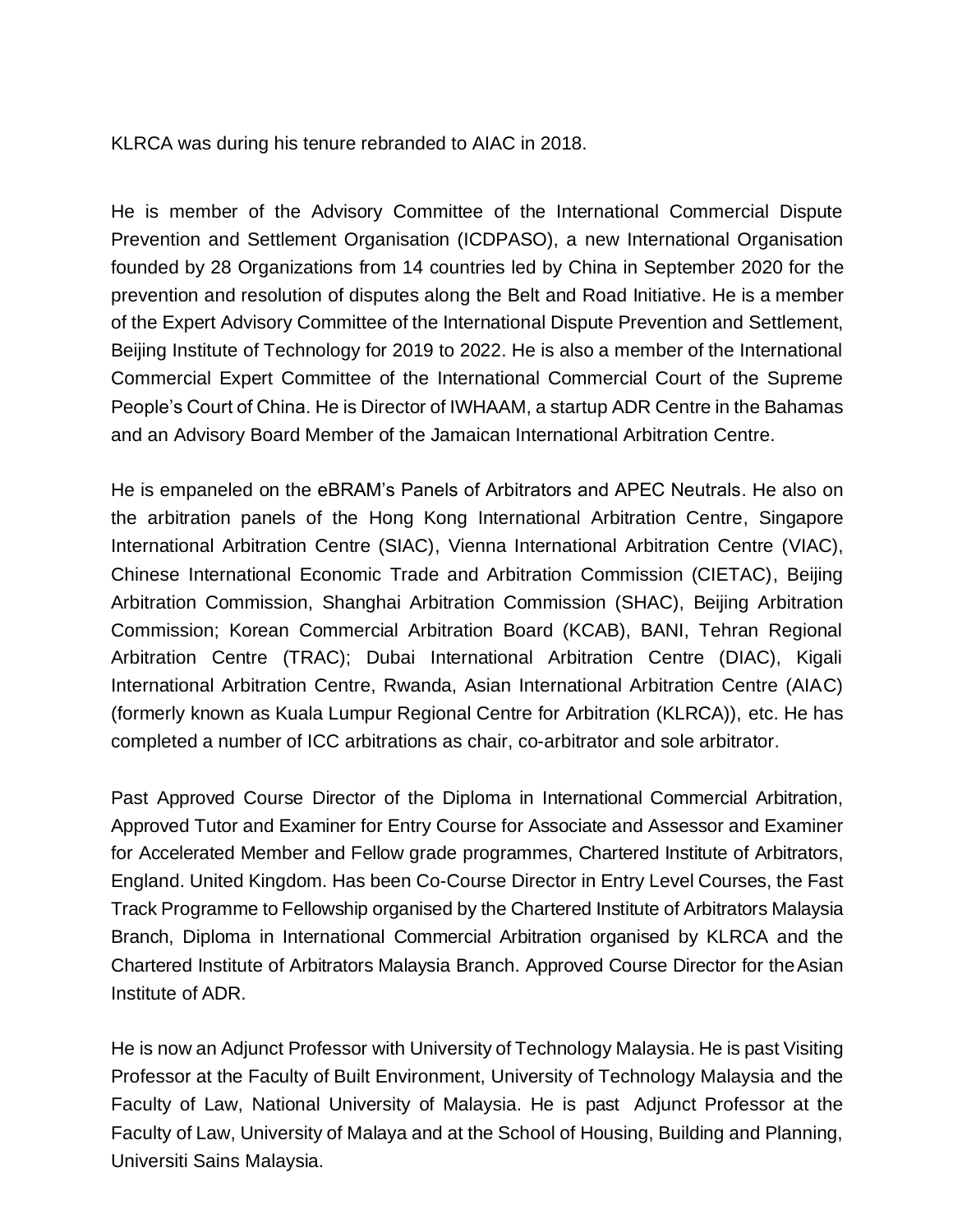Started work with Bank Negara Malaysia in 1979 and left as Head of the Building Division, General Services Department in 1997. Became first full-time arbitrator in Malaysia in 1997 and maintained a practicing certificate as a member of the Malaysian Bar until appointment as Director of KLRCA in 2010. He renewed his practicing certificate in 2020 to date.

Appointed as arbitrator since 1990. Has served as chairman, co-arbitrator of three-man panels and sole arbitrator in over 280 international and domestic arbitrations including ad hoc and institutional arbitrations administered by ICC, SIAC, HKIAC, KIAC, CIETEC, PCA and KLRCA.

He was conferred the Panglima Jasa Negara which carries the tittle "Datuk" by his Majesty the Malaysian King on the occasion of his Majesty's birthday on June 2<sup>nd</sup> 2012, for distinguished services and contribution to the state and nation. In July 2015, Datuk Professor Sundra Rajoo was conferred an Honorary Doctorate in Laws from the Leeds Beckett University in England.

## **Publications**

Datuk Professor Sundra Rajoo has authored, co-authored, edited several books and contributed chapters and articles on arbitration, contract and construction law, including, *Standard Form of Building Contracts Compared* (2022), Lexis Nexis; *Law, Practice and Procedure of Arbitration in India* (2021), Thomson Reuters India; *UNICITRAL Model Law & Arbitration Rules* (2019) Sweet & Maxwell; A Practical Guide to Statutory Adjudication in Malaysia, 4th Edition, 2018, AIAC; *Law, Practice and Procedure of Arbitration*, 2nd Edition, 2016, Lexis Nexis; *Arbitration in Malaysia: A Practical Guide*, 2016, Sweet & Maxwell; Construction Law in Malaysia, 2012, Sweet & Maxwell; *The Malaysian Arbitration Act 2005 (Amended 2011) – An Annotation*, 2013, Lexis Nexis; *The PAM 2006 Form*, 2010, Lexis Nexis; *The Arbitration Act 2005 – UNCITRAL Model Law as Applied in Malaysia*, 2007, Sweet & Maxwell; *The Malaysian Standard Form of Building Contract (The PAM 1998 Form)*, 1999, Malayan Law Journal. He also wrote the chapter on Annulment of Investment Arbitration Awards, *The Investment Treaty Arbitration Review*, 2016 and 2017 edited by Barton Legum,  $2^{nd}$  and  $3^{rd}$  Editions, Law Business Research. He is the Editor- in-Chief of the inaugural issue of Construction Adjudication Reports 2018, Sweet & Maxwell.

He has written numerous articles in law journals over the years. The most recent articles being *"Repeal of Section 42: Question of Law arising out of an award by the amended Arbitration Act (2005)"* [2019] 6 MLJ civ" and *"Arbitration and its development in Malaysia"* [2020] 1 MLJ Iv., *"Trends in ISDS in the Asia Pacific [2020] 3 MLJ cxvi"*; *"The Asian*